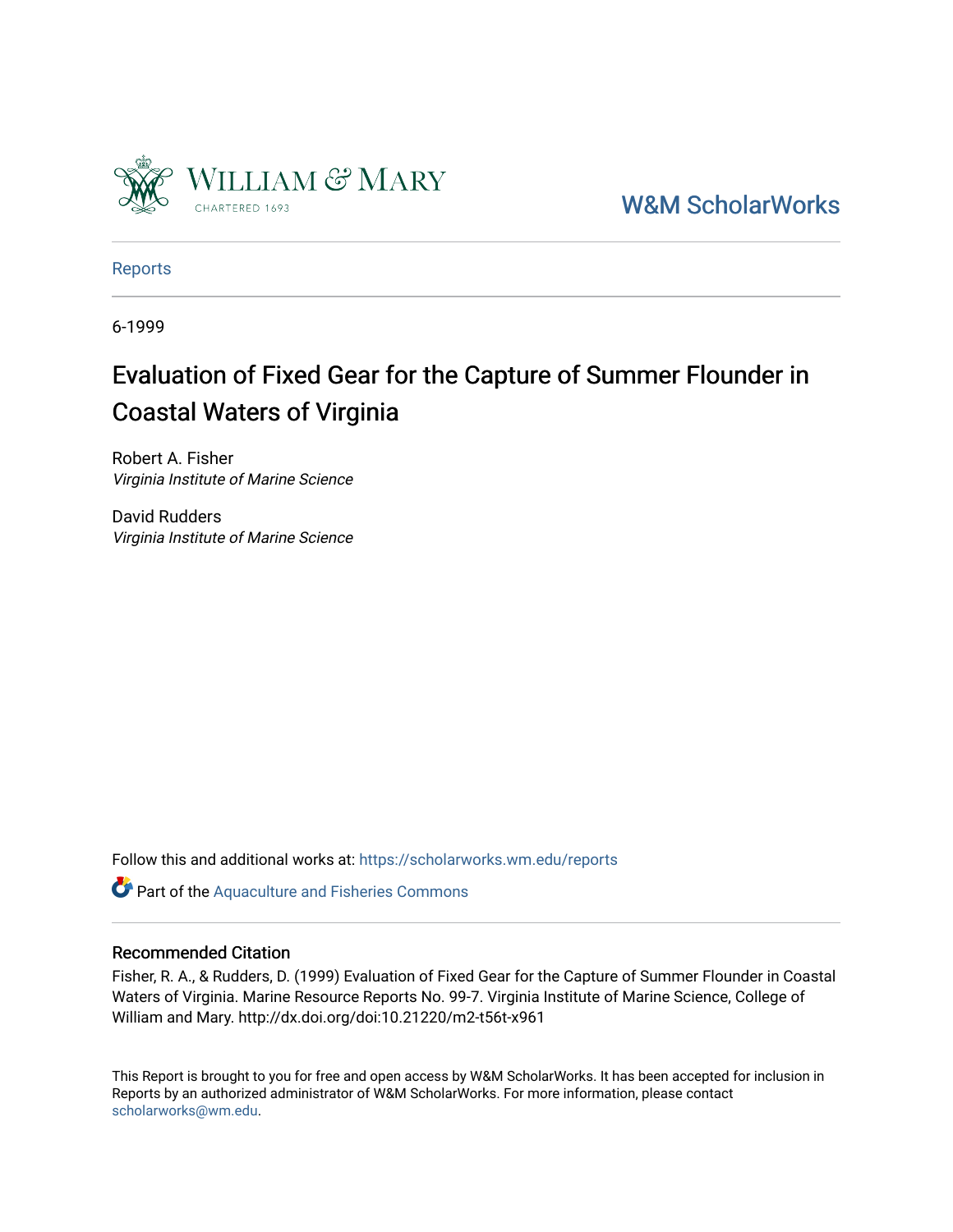# **Evaluation of Fixed Gear for the Capture of Summer Flounder in Coastal Waters of Virginia**

 $\gamma_{\rm f}$ 

## **:Final Report**

Submitted by

Robert A. Fisher and David B. Rudders Sea Grant Marine Advisory Program Virginia Institute of Marine Science School of Marine Science College of William and Mary Gloucester Point, Virginia 23062

Submitted to

Commercial Fisheries Advisory Board Commercial Fisheries Improvement Fund Virginia Marine Resources Commission **P.O.** Box 756 Newport News, Virginia 23607-0756

VIMS Marine Resource Report No. 99-7

June 1999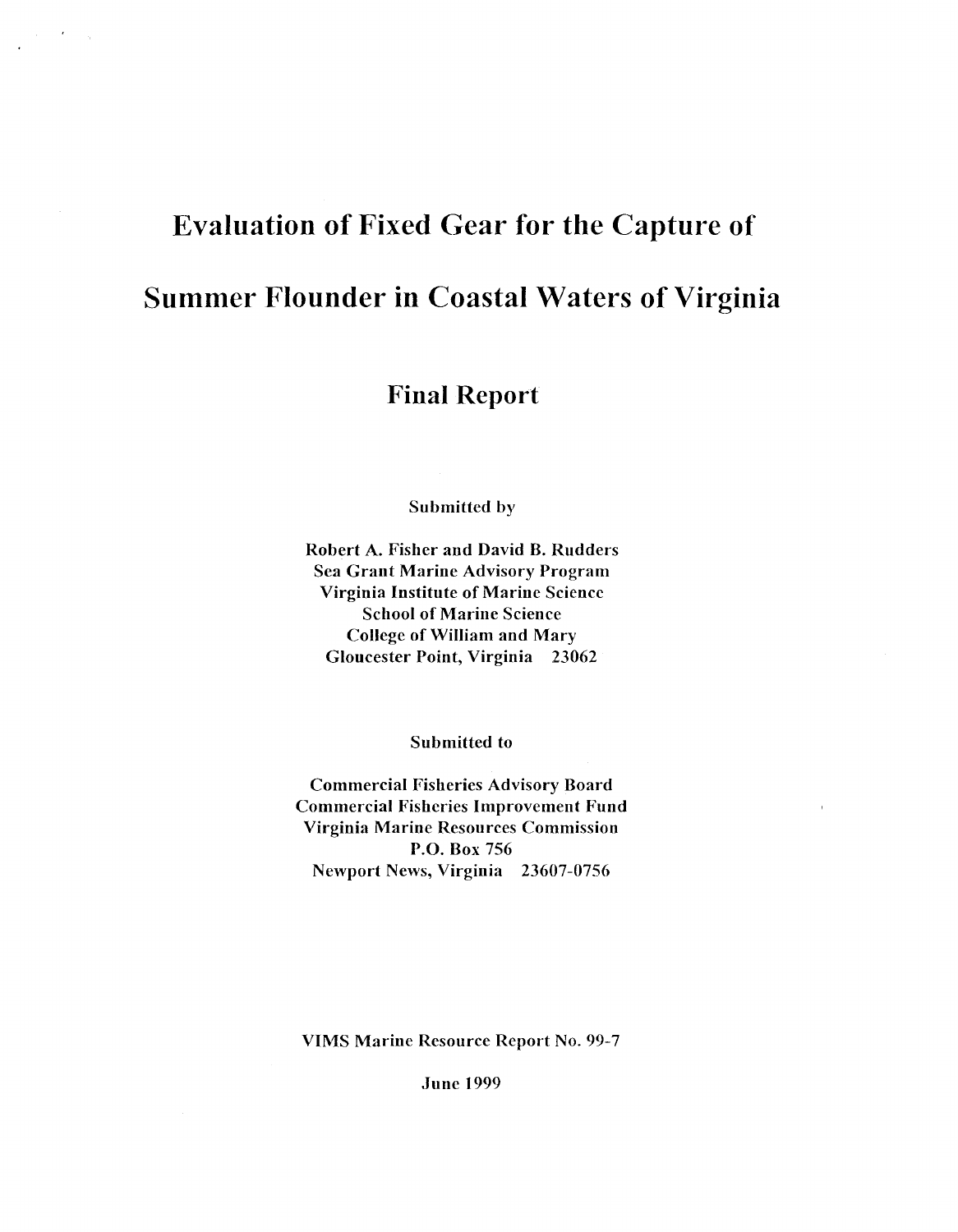### **Evaluation of Fixed Gear for the Capture of Summer Flounder in the Coastal Waters of Virginia**

#### Introduction

The intention of this project was to assess the potential for a fixed-gear (trap) fishery for summer flounder *(Paralichthys dentatus)* in the coastal waters of Virginia, and further establish a live-fish market for local fishermen. The idea of using traps for harvesting fin fish is not new, but has more recently become a possible alternative to traditional methods. Trapping of fin fish has distinct political and resource conservation advantages over traditional methods of harvesting fish (bottom trawls, gill nets, and long lines) including the reduction of by-catch and the associated mortalities io by-catch, little to no impact to the bottom substrate, and provides for a more targeted fishery. Further, since trap caught fish are less stressed and in top physical condition upon harvesting, the quality of the fish is at its highest, which in tum allows for its entry into higher-value specialty markets. Current markets exist for live finfish, such as flounder and croaker, both domestically and overseas.

The summer flounder supports an extensive commercial and recreational fishery along the east coast of the United States. In the state of Virginia over 5 million pounds of this flatfish were landed by the commercial sector of the fishery, during the year of 1992 alone. At an average ex-vessel price of \$1.87 per pound, the summer flounder fishery supports a multi-million dollar industry for participating commercial fishermen.

Historically, trawling has accounted for roughly 94% of the summer flounder landings in the state. Prior to 1989, extensive portions of state waters (the entire Chesapeake Bay, and from the shoreline out to three miles) were open to trawling. All-time high landings were recorded in 1979, the year that the greatest area of state waters were open to trawling. In 1989, however, due to gear conflicts, by-catch issues, and management concerns, the state waters of Virginia were closed indefinitely to trawling and encircling gillnets. This resulted in the loss of productive and lucrative fishing grounds to local commercial fishermen. A possible solution to the problem is the development of alternative gear types, which may once again open up the productive waters of the Chesapeake Bay to more watermen.

Fixed gear, and more specifically fish pots, represent a possible gear option versus trawling and gillnets in the summer flounder fishery. Although the trapping of flatfish is not well documented, other types of finfish have successfully been trapped and new trap fisheries are being developed in other parts of the world in response to similar gear conflicts. One such example is taking place in the Alaskan waters of the North Pacific. The Pacific cod fishery, which had been dominated by trawl and longline gear types, was plagued by high by-catch of halibut and other commercially valuable species. This had the effect of precipitating area closures due to levels of by-catch that exceeded management limits. These area closures had a devastating effect on entire fishing communities which depend on these fisheries for their survival. A solution has been developed, in which modified crab pots are used with great success to harvest Pacific cod with greatly reduced levels of by-catch. Although this Pacific cod pot fishery is still developing, the future looks very promising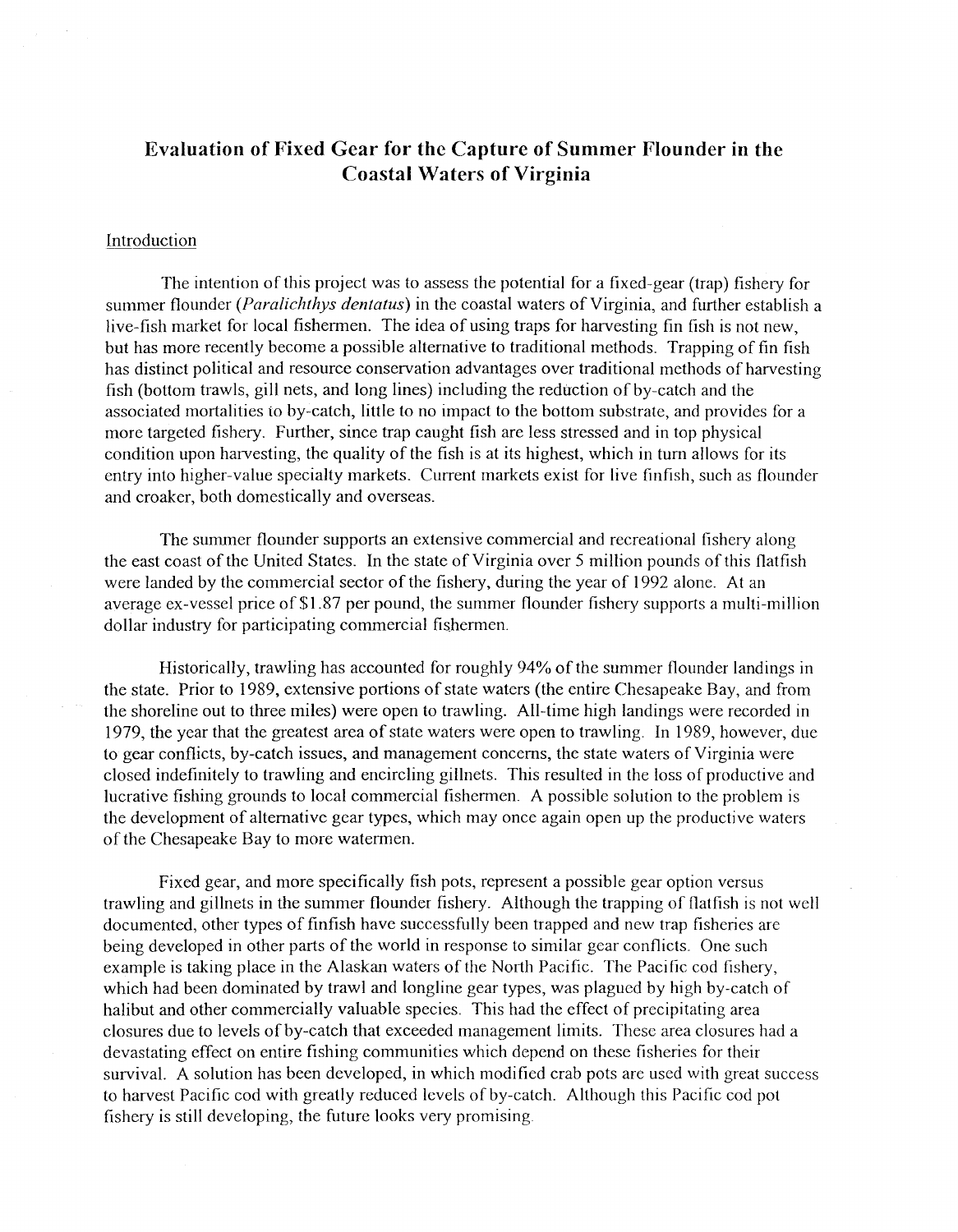The use of traps as an alternative fishing gear has some decided advantages over more traditional methods. These advantages include reduction of by-catch and an increase in the quality of fish. By-catch mortality can be greatly reduced or even eliminated due to the fact that fish captured in the traps, especially with short soak times, are in excellent condition. The excellent physical state of trap caught fish allows the release of sub-legal and non-target fish with very low mortality rates. In addition, ingress of some non-target species can be virtually eliminated by modifications in trap design. Trap--caught flounder have the potential to be of much higher quality than trawl-caught fish. As a result, the potential exists for a higher ex-vessel price for trap caught flounder. There has recently also been a developing niche export market for high quality summer flounder. In addition to this export market, a demand exists in some ethnic urban markets for live summer flounder. These markets are characterized by high prices paid to the vessel for either high quality processed or live fish.

Successful development of this alternative gear type, which does not have some of the problems associated with trawling, could once again open up commercial fishing opportunities for watennen in the state waters of Virginia. A successful effort could expand commercial fishing opportunities in the state with increased economic benefits for entire communities.

#### Trap Designs

Trap design is a factor of vital importance, simply because of the radical differences in the body plan of the summer flounder in relation to other species of finfish that have historically been harvested in traps. Although there is virtually no documented precedent for flatfish trap designs, our study was based on research performed by the Fishery Industrial Technology Center (FITC) at the University of Alaska in Kodiak and at the University of Rhode Island Fisheries Center (personal communications). Both research groups based trap design on the use of specific funnel entrances called Neptune entrances, manufactured by Neptune Marine Products, Inc., Seattle, Washington (Appendix A). Neptune entrances consist of a horizontally oriented rectangular (8" x 32") opening with 3/8" wide x 9" long plastic "fingers" or "triggers" extending inward and angled in a manner as to form a funnel. These Neptune entrances were proven successful in the Alaskan cod trap fishery, and therefore are referred to as Alaskan Cod Triggers.

Initial traps designed for this study were constructed of heavy gauge, black PVC coated, 1.5 inch wire mesh overlaid on a framework of 5/8" re-bar with horizontally placed Neptune Cod Triggers as entrance funnels (Figure 1). Thirty fish traps were constructed comprising three different variations with regards to funnel placement and number of funnels. All of the traps basic dimensional design were consistent  $(4' \times 4' \times 1.5')$ , with the variations as follows: Ten traps having two funnels (entrances) each placed at the bottom of opposing trap sides; ten traps also with two funnels but each placed centrally (6" off bottom) on opposing sides; and, of the remaining ten traps, three were made with 3 funnels centrally positioned (6" off bottom), four with 3 funnels positioned one mesh off-bottom (1.5"), and three with 4 funnels (one on each trap side) positioned on bottom of trap sides. Each trap was rigged with a internal, centrallypositioned bait well, and a hinged access panel on the top side of trap for fish removal. The bait well was constructed from half-inch plastic coated wire mesh and had a bottom-opening access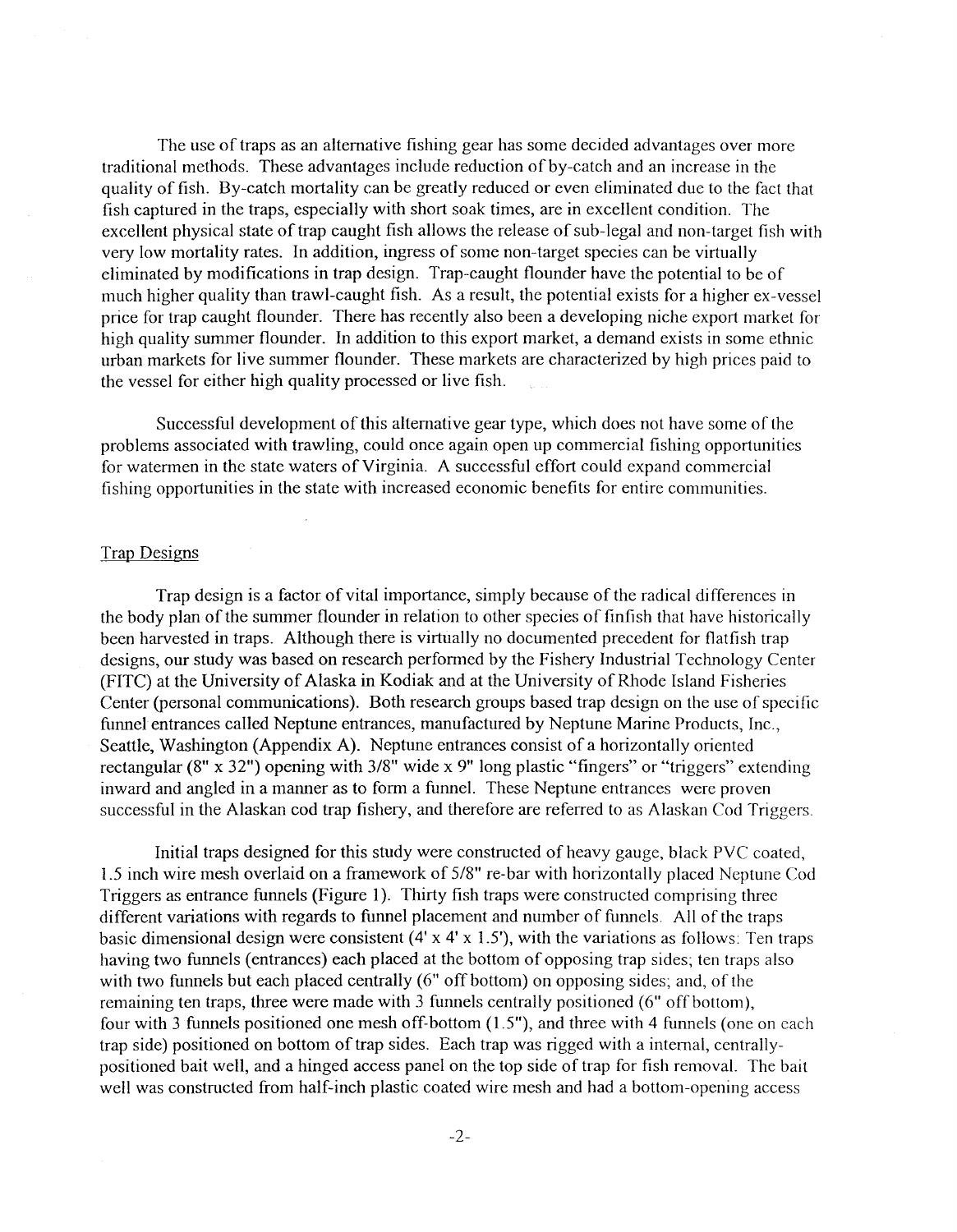door for re-baiting. The bait wells large mesh would allow for a greater plum development within the water, as well as facilitating the escapement of bait pieces during feeding by trapped fish which will further attract fish to the traps. All traps were rigged with a bridal attached to the re-bar for hauling (Figure 2).

A second group of traps were tested, which were smaller and more easy to handle. Two,  $2'$  x  $2'$  x  $2'$  traps were constructed from the same material as the 4' x 4' traps but with smaller (8") x 16") Neptune Cod Triggers entrances. Two other  $(2' \times 2' \times 2')$  traps were constructed using traditional crab pot wire (1.5" hexagonal, galvanized, 16 gauge wire): a traditional blue crab pot with two opposing 4" diameter conical entrances, central bait well and modified internal parlor entrance (entrance was opened up almost its entire length); and one which the wire on two opposing trap sides were horizontally cut 3" from the bottom and bent inwards to create a 3" x 16" "slit" entrance, and containing only a central bait well. The last trap type tested was the Fathoms Plus trap (Fathoms Plus, San Diego, CA), an elliptical (41" x 32" x 14") trap made of black polyethylene with two conical/elliptical funnel entrances (12" diameter outside, tapering to an elliptical 5" x 8" opening inside). The Fathoms Plus trap uses two interior bait wells, one placed in-line with each of the two off-centered entrances.

#### Fish-Trap Interaction

The process of understanding the nuances of fish capture entails the coupling of fish behavior with the physical characteristics of the gear. Upon examination of fish-gear interactions, gear technologists, and fishery biologists have the opportunity to scrutinize the dynamic situation created when fish and gear meet. The task of observing fish gear interactions was once very difficult, but this situation has been eased by technological innovations of the present day. Video technology has opened the pathway to direct observations of fishing gear that were once unviewable. These direct observations of fish behavior in both field and laboratory settings can provide a wealth of information regarding many fish species and types of gear.

#### Within Coastal Waters

One aspect of the project evaluating the use of fixed gear for the harvest of summer flounder in Virginia, was the examination of flounder behavior in relation to the experimental traps. To accomplish this objective we sought to film flounder behavior in the vicinity of the traps via a specialized underwater camera. This camera apparatus was the product of years of development and refinement by Christopher Bublitz. Chris, a faculty member from the University of Alaska, Fishery Industrial Technology Center on Kodiak Island, has used the camera in many fisheries related studies (Bublitz, 1996; Bublitz, 1988). A tripod is mounted directly on one of the 4' x 4' x 1.5' traps. A light intensifying camera, and floodlight are then mounted on the tripod and the camera/floodlight can be moved by a pan and tilt unit. An umbilical, from the vessel to the trap, controls the pan and tilt and sends images to an onboard monitor/recorder. Video recordings of fish interactions with the gear, would attempt to provide infonnation as to how and why the traps were both effective and ineffective for the capture of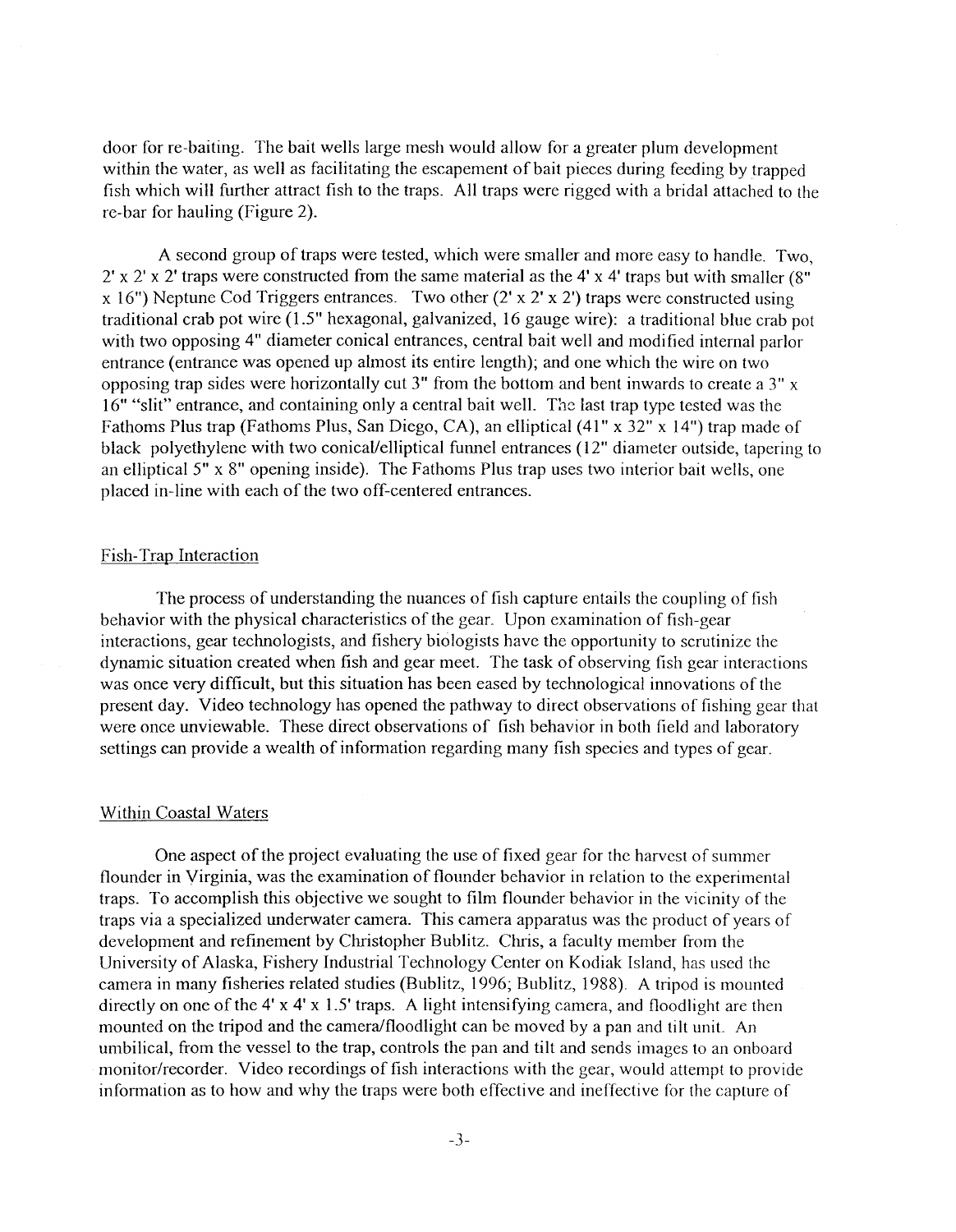summer flounder.

Christopher Bublitz was in Virginia at VIMS from 27 October 1996, to 9 November 1996. Our goal was to obtain sufficient behavior video via the underwater camera to analyze the behavior of the flatfish. Analysis of this behavior would further enhance our understanding of fish-gear interactions, and provide clues to modification of trap designs in order to increase trap efficiency. The following is an account of the trips made to attempt to film summer flounder in the vicinity of a baited experimental trap.

On 31 October 1996, the VIMS research vessel *Fish Hawk* was contracted to make a short trip in the York River. The purpose of this short trip was to determine if the equipment was working properly and to get acquainted with protocol involved with operating the system. It was thought that due to the rapidly dropping water temperatures, and the time of year, that it was unlikely that large numbers of flounder were still present in the York River. The *Fish Hawk*  anchored up at a position adjacent to the Guinea Marshes at 10:00 AM in roughly 25 feet of water. It was a clear day with high light conditions from a bright, overhead sun. The baited trap/camera apparatus was lowered off the transom via the onboard winch to the bottom. The system was operational when powered up, but visibility was poor. The high suspended particulate load in the river, coupled with scattering of the sunlight off of those suspended particles resulted in an effective visibility of roughly 1-1.5 feet. This level of visibility was unacceptable for our purposes since the trap could not even be seen through swirling cloud of particles. The vessel pulled anchor and moved to shallower water ( 10 ft.) in hopes of finding clearer water, but the clarity of the water remained constant. The trip was then ended and it was decided that our efforts be concentrated around the mouth of the Bay where the likelihood of clearer water, and concentrations of summer flounder seemed greater.

To facilitate our filming efforts in the lower Chesapeake Bay a large, seaworthy vessel, with a bigger, more stable working platform was needed. The *Gloria* J, a 50 ft. trawler from Seaford, Virginia was contracted for this purpose. Four days of filming (11/3, 11/4, 11/6, 11/7) were scheduled. This number of days would allow latitude in order to locate both clear water and summer flounder. The area from Cape Charles to Cape Henry (Bayside and oceanside) was thought to have the highest probability for containing concentrations of summer flounder. (See Figure 4 for plots of areas fished) This hypothesis is corroborated by both VIMS trawls surveys, and anecdotal evidence from the commercial and recreational summer flounder fisheries.

On 3 November 1996, the *Gloria J* anchored off of Kiptopeke in 23 fi. of water. This area was chosen because of the large numbers of flounder encountered there three weeks earlier by a VIMS researcher. Four other traps were set in the immediate vicinity to sample the area for the presence of flounder. Upon deployment of the camera, the visibility was only slightly better than in the York River. Suspended sediment still reduced the effective viewing distance to roughly 2.5-3 feet. This problem was accentuated by the strong tidal flow along the sediment-water interface, which stirred up the sediment and reduced visibility even more. A faint outline of the trap was visible, but this level of visibility was still inadequate to view the behavior of flounder in the vicinity of the trap. The *Gloria J* remained on station for 4 hours, over the change of tide to see if an improvement in visibility occurred. When no improvement came over the slack tide,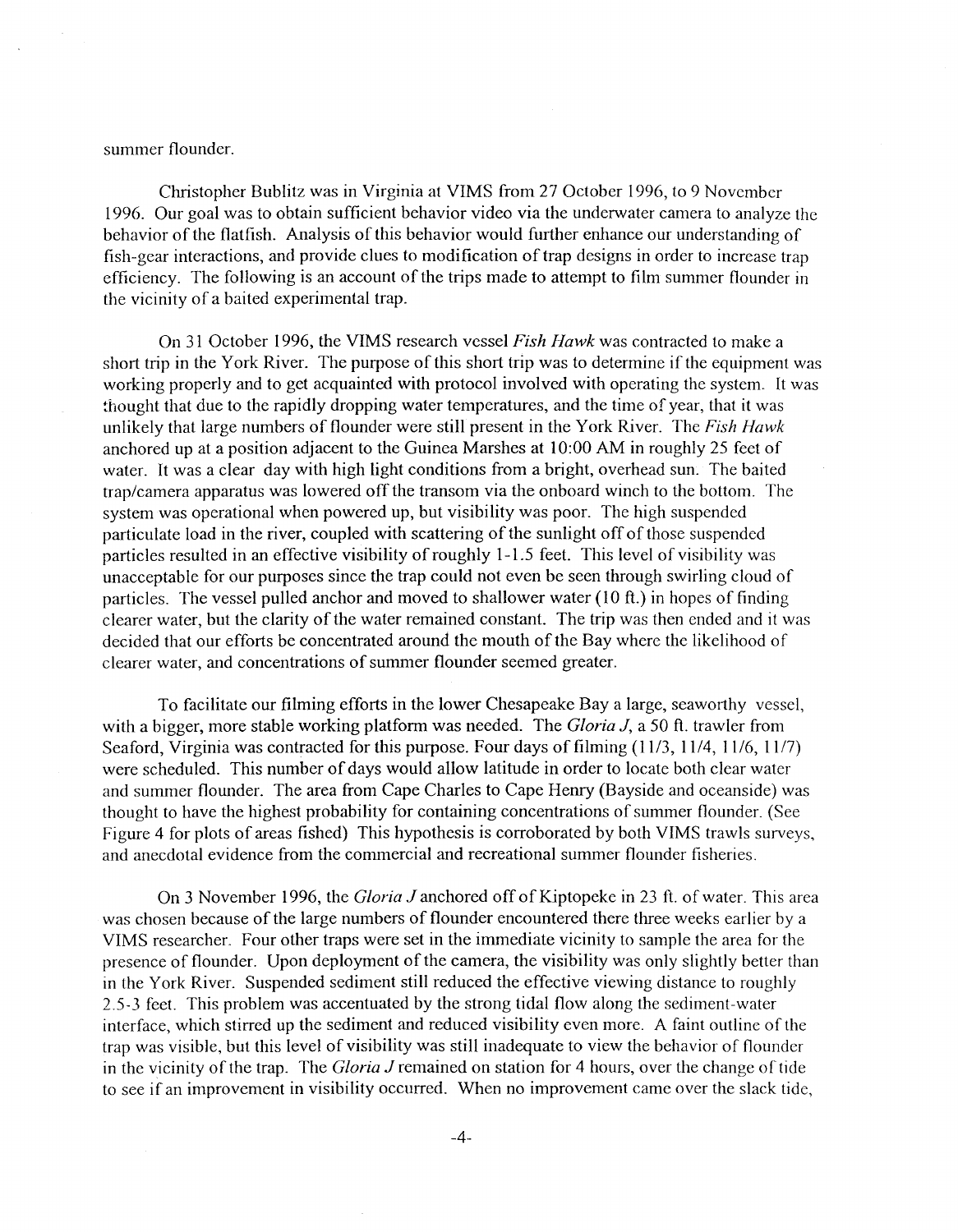the decision was made to try a different area the following day. This decision was bolstered by the lack of flounder in the other traps that were set in the area.

On 4 November 1996, the *Gloria J* anchored in 25 feet of water, 2 miles off of Virginia Beach. This area was chosen because of reports from local commercial fishermen stating that flounder were showing up in their catches. The visibility in this area was similar to that off of Kiptopeke (2-3 ft.). A strong N-S tidal flow stirred the up bottom and further obscured the visibility. The trap was barely visible and in the interest of finding clearer water, the *Gloria J*  moved one mile further offshore. It was hoped the tidal flow would be reduced in a little deeper water (45 ft.). This was not the case, and the visibility remained at a constant 2-3 feet. This level of visibility could barely provide an outline of the pot, and nothing could be seen on the sediment water-interface. We decided to stay over the change of the tide, to see if the visibility improved. The slack tide provided no improvement, and we decided to attempt to find clearer water, and fish offshore the following day.

Efforts on 6 November 1996, focused on an offshore area where the trawl fleet had been catching flounder before the quota had been reached in late October 1996. The *Gloria J*  anchored in 55 ft. of water. There was very little current, and the visibility was good. The camera could see roughly 7-10 feet, and the trap and bottom were readily visible. The pot was soaked for roughly 4 hours, and the images were recorded. Numerous species (crab, clearnose ray, scup, bluefish, conch) interacted with the trap, but no flatfish were seen. At 2:30, the anchor was pulled, and the *Gloria J* moved inshore to a 33 ft. area. There, however, the visibility was poor (2-3 ft), and this area was abandoned promptly. Upon the return trip, four traps were set just to the east of the Chesapeake Bay Bridge Tunnel (CBBT), to determine if that might be an acceptable place to film the following day.

The final day of filming, 7 November 1996, concentrated on an area east of the CBBT. One area, in 25 feet of water, near some pound nets produced some of the worst visibility yet The sediment load was very high and this was accentuated by strong currents, keeping the visibility to approximately 2 feet. This area was abandoned, and we moved to where the traps were set. Upon pulling the traps, no flounder were caught, but 4-6 large croaker were caught in each trap, demonstrating that finfish can indeed be caught in the traps. The visibility at the CBBT in 40 feet of water was slightly better than inshore, but still was at roughly 2-3 feet. The *Gloria J* remained at this station for roughly an hour, before returning to port.

In conclusion, video images can provide a wealth of direct evidence regarding fish behavior in relation to fishing gear. Our efforts, however, to examine flounder behavior in relation to experimental fish traps were hampered by two factors. First, for the camera to produce useful images, a degree of visibility is needed. Secondly, a concentration of fish are needed in order to be viewed interacting with the gear. Our attempts to find suitable water quality that held concentrations of flounder was unsuccessful. This was likely due to the high particulate load inherent to the Chesapeake Bay. The lack of high concentrations of flounder, could possibly be due to the unseasonably cool summer with high rainfall, that may have prompted an early exodus from the Chesapeake Bay.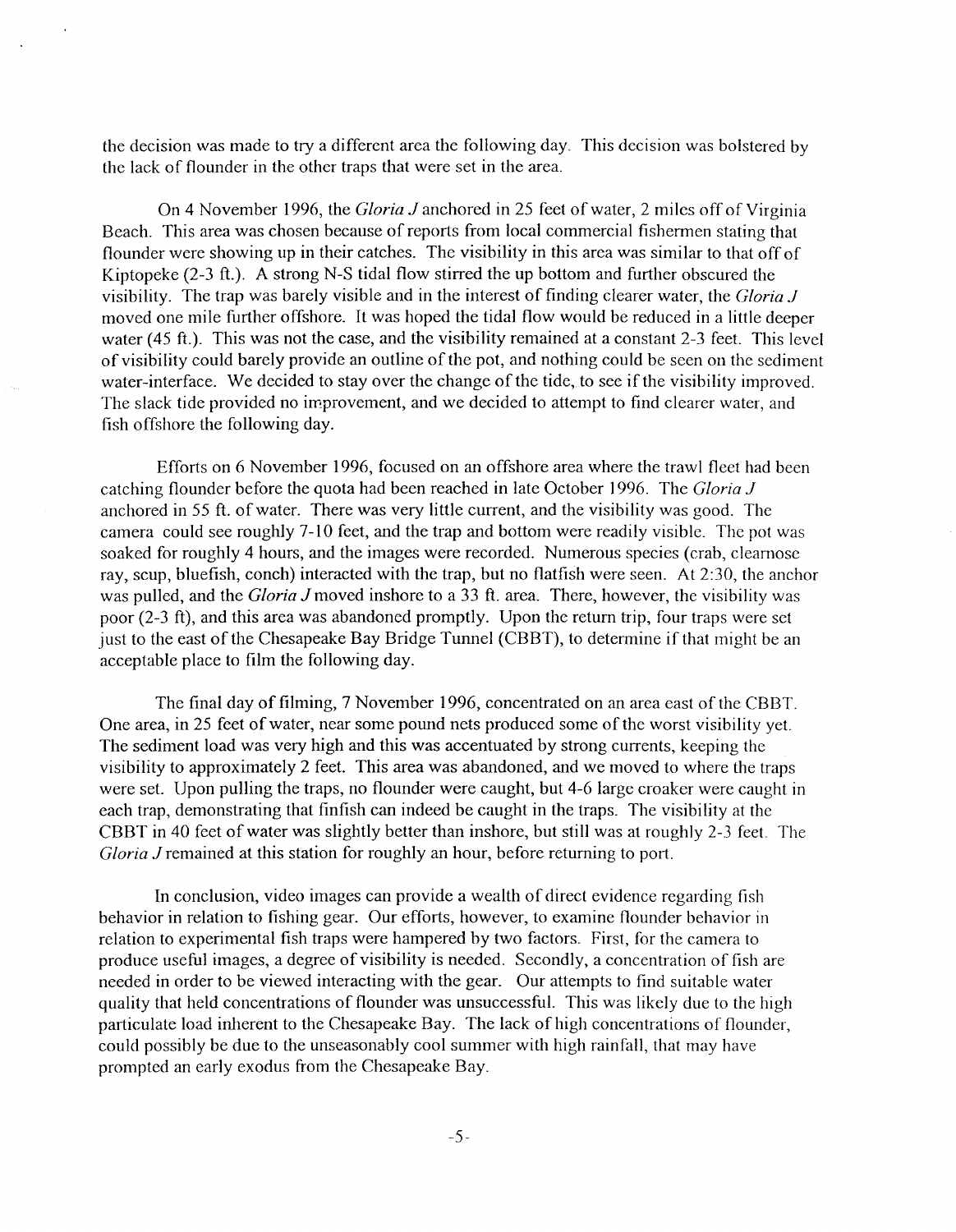#### Within Controlled Environment

Behavioral studies of fish-gear interactions in the laboratory can have some distinct advantages due to the controlled nature of the environment. In the laboratory setting, fish availability and environmental conditions can be set to the investigator's specifications. Observational conditions are ideal, and as a result, the behavior of individual fish can be followed and focused upon. The flounder trap project at VIMS sought to utilize underwater video in a controlled laboratory setting to gain a better understanding of flatfish behavior in relation to the experimental flounder traps. Documentation of this behavior would provide justification for subsequent design modifications to the gear.

On 1 October 1996, 15 summer flounder *(P. dentatus)* were captured by otter trawl from the tidal creeks inside the barrier islands at Wachapreague, Virginia. These fish ranged from young-of the-year individuals to larger fish in the 3 pound class. The fish were kept alive onboard the boat in aerated live wells. At the end of the collecting period, fluke were then transferred to a large outdoor fiberglass tank at the VIMS field station also located at Wachapreague. These fish were then allowed to acclimate to their new surroundings for 3 weeks. During this time the fish were fed to satiation twice a week.

On 21 October 1996, an attempt was made at filming the behavior of the captive flounder in relation to the baited experimental pots. To observe and document the fish-gear interaction, a video camera enclosed in a waterproof camera housing was placed in the tank. Video output was viewed and recorded on a VCR and monitor located alongside the tank. Two different trap designs (4 funnel and 2 funnel inset) and two types of bait (squid and bay anchovy) were tested. It was hoped that the introduction of the baited experimental traps into the tank would produce a variety of behaviors by the now acclimated summer flounder. The fish, however, were inactive, and tended to remain in the dark, shaded portion of the tank. The activity level of the fish remained subdued even when bait was present in the tank. One fish did enter the trap, and the presence of this fish in the trap seemed to arouse the interest of others in the tank. The low level of activity of the fish in the tank did not allow for much information to be obtained from this trial, as the flounder did not seem to be interested in feeding. This fact coupled with onset of rapidly dropping air and water temperatures in the coming weeks prompted a take-down of the experiment and release of the experimental fish back into the ocean.

#### Fishing Trials

Flounder are not considered schooling fish, therefore areas where flounder may congregate, providing the highest possible densities, were sought Effort was focused during fall periods when flounder move out of the Bay, traveling in more concentrated numbers within narrower Bay corridors. Locations chosen for fishing trials were based on fishermen catch reports, time of year, natural bottom topography, water temperature, or a combination of these. Sites where trapping trials occurred are shown in Figure 3.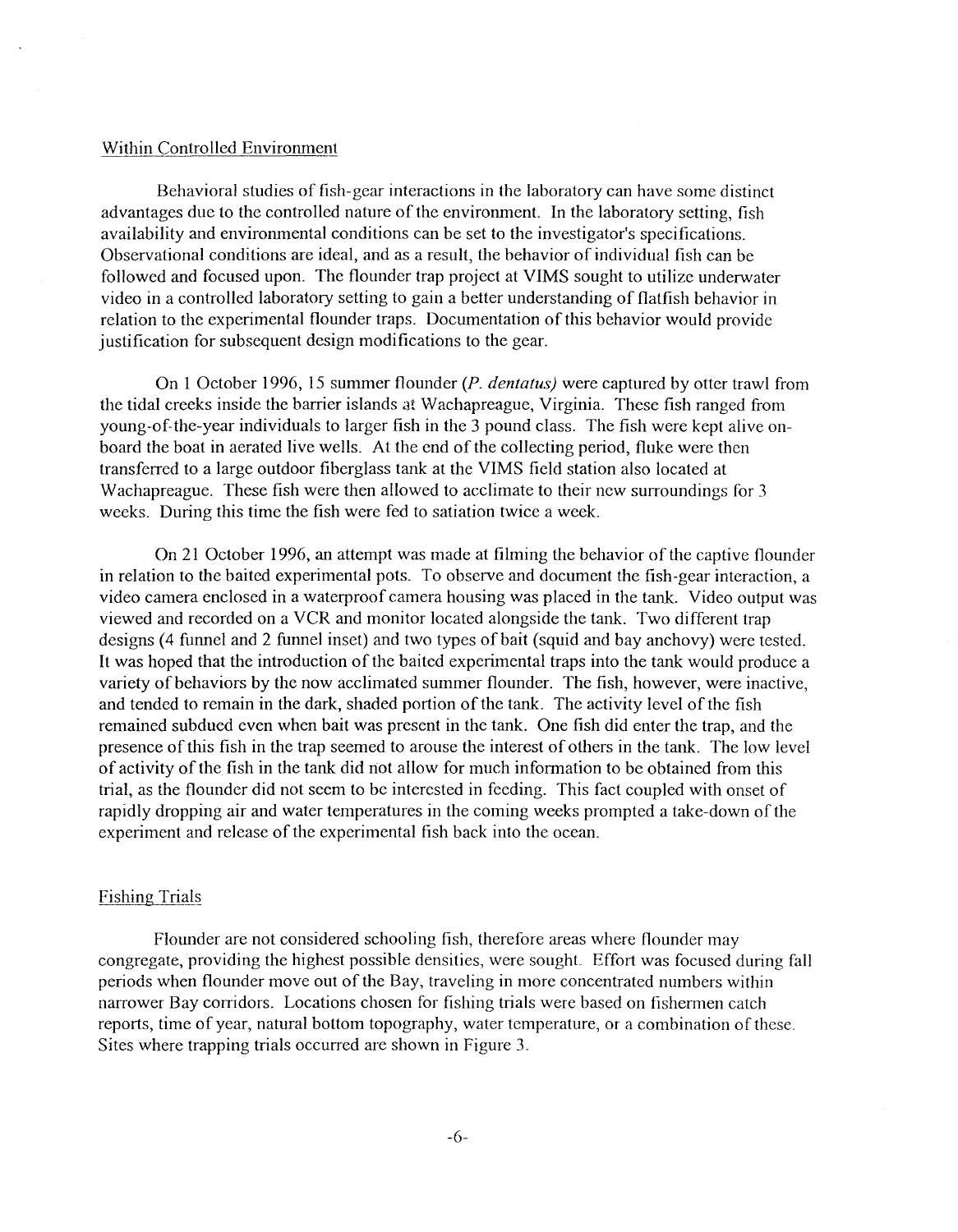Recreational fishermen within the Bay routinely catch flounder using live minnows, squid, various cut baits, or a combination of these. Baits used for our fishing trials were: whole squid (previously frozen then thawed *Illex illecebrosus);* whole hard clams *(Mercenaria mercenaria*) which were smashed at time of placement into trap; cluster of 6 silvery, plastic 1/4" x 8" strips tied at one end to form a shiny streamer; and, live bullhead (Mummichog) minnows *(Fundulus heteroclitus).* Minnows were placed into clear, plastic, 2-liter containers fixed to the centrally located bait well within the traps. Baits were used either singularly, or in combination. Soak times varied throughout trials from short 2 hr. soaks in areas where flounder were confirmed to be present by hook-and-line sampling, to day soak periods (18-24 hr.) in areas were flounder were theorized to inhabit. (An unplanned 96 hr. soak occurred due to weather conditions which prevented scheduled trap retrieval). All fish and shellfish trapped were landed in excellent condition, with 100% survival noted on all finfish and, presumably, all invertebrates returned to the water.

#### Trial I

The initiation of this trap project began in the early summer of 1997 by providing 12 experimental traps to a commercial fisherman who was currently participating in both the offshore whelk trap fishery and the in-shore gill net fishery. The fisherman possessed a 32 ft work boat with a swing boom and pot-puller, making it ideal for fishing the large 4' x 4' fish traps.

The traps were first deployed off Lynnhaven Inlet, just inside the Chesapeake Bay-Bridge Tunnel in a location where flounder were reported by sport fishermen to be readily caught on hook-and-line (Trial I, Figure 3). Twelve traps were fished, with traps varying by the number and placement of funnels, and the type of bait used (Table 1).

The harvested specie assemblage of this trial set consisted of 49 croaker (Micropogonias undulatus), 26 spider crabs *(Libinia dubia),* 17 channel whelk *(Busycon canaliculatum),* 2 flatfish hog-chokers *(Trinectes maculatus),* 1 spiny dogfish *(Squalus acanthias),* 1 oyster toadfish *(Opsanus tau),* 1 silver hake *(Merluccius bilinearis),* and 1 summer flounder *(Paralicthys dentatus).* Sizes of finfish was given as total length in inches, with the exception of croakers which were given as small  $(5-7)$ , medium  $(7-9)$  and large  $(9)$ .

During this fishing period there was a strong run of croakers throughout the Bay, which is reflected in the trap catch. Trap design (ie. funnel number and positioning) did not seem to affect catch numbers. Catch differences were slightly realized by bait type. Traps baited with squid caught more finfish, while whelks and crabs seem to prefer clams. The two traps which caught flatfish were baited with squid solely, or in combination with a visual stimulus (shiny strips)

The fishermen indicated that the traps were too large, bulky and awkward to handle, and they believed the traps could be reduced in size without impacting catch rates. Further, they believed that finding the right bait will be the key to trapping flounder.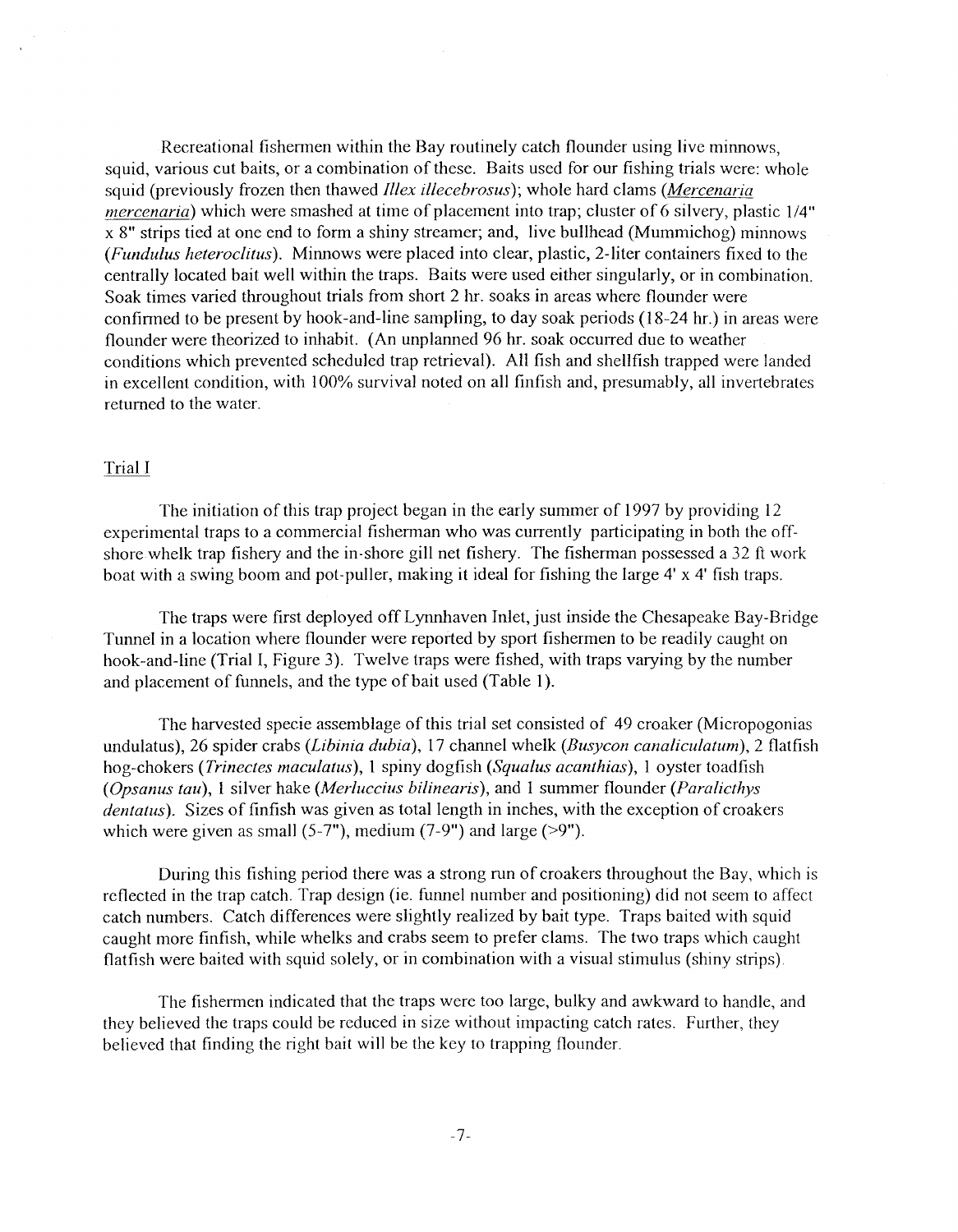#### Trial II

The second trial to trap flounder was conducted in the Middle Grounds area just off-shore from trial I along the western slope of the Thimble Shoals channel. This trial occurred in July when Bay surface temperatures were 24-26°C and flounder were presumably settling into deeper waters. Results from Trial I indicated that flounder may be more influenced, or enticed to enter the trap by a visual stimulus, or at least in combination with a cut bait. As in Trial I, finfish were more attracted to squid than clam bait in Trial II (Table 2). Further, all non--croaker finfish were caught in traps baited with a combination of squid and a visual stimulus, either a shiny streamer or live minnows. One flounder was caught with squid and live minnows as bait.

#### Trials III and IV

In the fall, flounder begin to migrate from the river systems into the Bay and then to offshore waters for spawning. During this movement out of the Bay, flounder are believed to follow the deeper channels, which, in theory, would allow for a higher concentration of flounder in a given area, thus improving catch rates. Trials III and IV were performed with this concept in mind.

For Trial III, traps were tested in the lower York River within a natural channel in which recreational fishermen were reporting good catches. This trial was a quick attempt to see if flounder were congregating, thus only four traps baited with squid or clams were used (Table 3). If flounder were proven to be passing through this channel, then more traps with varying bait types were planned. No flounder were caught in this attempt. All finfish trapped were caught using squid as bait. Poor weather conditions for an extended period prevented further testing at this location.

Trapping efforts shifted to just outside the mouth of the Bay in Trial IV, where deep, narrow channels funnel fish (and debris) in and out of the Bay with the tide exchange. Strong currents were experienced in this location. The make-up of the catch primarily consisted of scavenger-type species, including crabs, snails, whelks and dogfish. Again, invertebrates preferred clam bait while finfish preferred squid or the combination of squid with a visual stimulus. No flounder were caught. Traps also contained a lot of debris, including detached sea grasses and trash (cans, plastic bags, etc.) which suggested a strong bottom current. With a strong current, the flexible fingers of the Neptune entrances will bend, allowing for an enlarged entrance. This resulting larger entrance may allow for increased escapement of trapped fish.

#### Trial V

Smaller traps, as described in Trap Design section, were used for Trial V. This effort teamed-up with an on-going flounder hook-n-line mortality research program on the Bay side of the Eastern shore of Virginia. Reports from research partners established strong runs of flounder off Cape Charles in the Guise Point area. Testing for the presence of flounder in this area was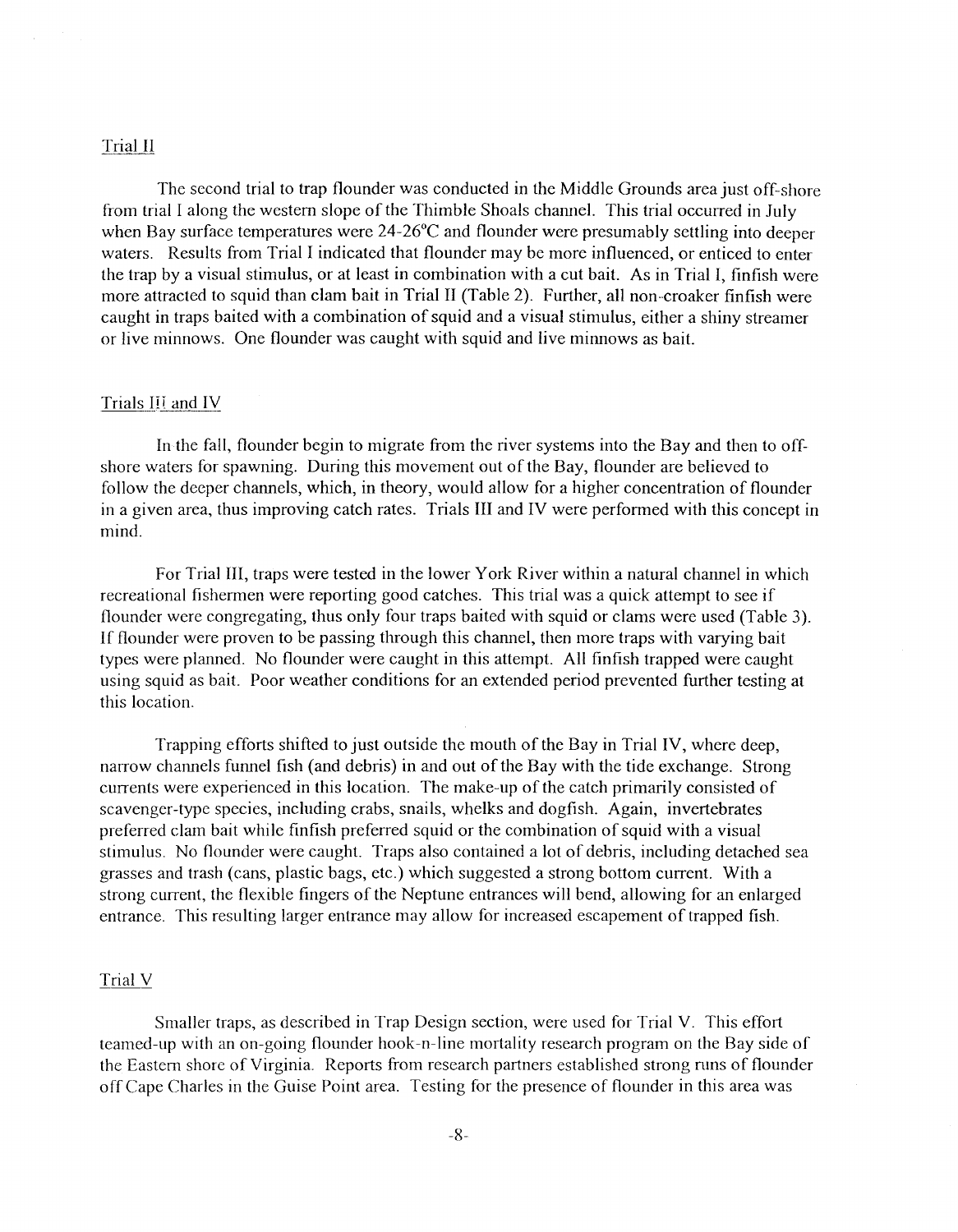conducted by hook-n-line sampling using live minnows. The boat was allowed to drift through our targeted area. Within 15 minutes of sampling, 4 flounder were caught, ranging from 11-15 inches, and released. A line of traps were set extending through this sampling with all traps first baited with clams only (Table 5a) for a 2 hour soak, then re-baited with squid or squid and live minnows as bait (Table 5b) for an additional 2 hour soak. No flounder were trapped in either effort.

#### Summary

Attempts to trap flounder in this study were unsuccessful given the testing parameters of bait type, trap design and fishing areas. Other species readily trapped, those which are generally considered scavenger feeders as croakers, hake and dogfish. These species rely more on olfactory capabilities to secure food than sight. The few flounder trapped in this study were done so using a combination of baits; squid, to create a plum, and live minnows or shiny streamers to provide a visual stimulus. As strongly believed by recreational and meat fishermen, flounder seem to he aggressive sight feeders, which need a visual Que to react to a bait. Further, as a result from video observations and trapping trial in this study, flounder seem to be very hesitant to enter structure (traps).

Of the various traps tested, trap design or size did not seem to be as crucial as bait type. If the right stimulus is present for a given species, it will apparently enter a trap regardless of its size or design. Reports by crab fishermen of catching numerous fish species, including flounder, in their crab pots is common even though the crab pot funnel is considerably smaller and restrictive than the experimental trap entrances. It is believed that the large 4' x 4' x 18" traps used in this study may he adequate for offshore use, but are too large for Bay use. The large traps limit fishermen participation because of the required boat size and hauling equipment needed to fish them.

Of the baits tested in this trap study, it was clear that clams were preferred by invertebrates and squid effectively attracted finfish. Croakers were easily trapped by both baits, due to their high numbers in the Bay and their behavior of opportunistic feeding. Baits for the more finicky feeders, as flounder, need to he determined.

Success in commercially trapping any species is largely dependant upon the density of the targeted species. Attempts in this study were made to conduct trap trials in areas where flounder were thought to congregate. Without knowing flounder densities within areas tested, it is difficult to assess success or failure of trapping efforts. Even with a preferred bait, without an opportunity to trap in an area of high flounder densities, low catch rates would preclude commercial trapping. Targeting other finfish, as croaker, which are present in high densities and arc more susceptible to trapping, can provide for a trap fishery in the Bay. The live market for finfish, including croaker, is very strong worldwide.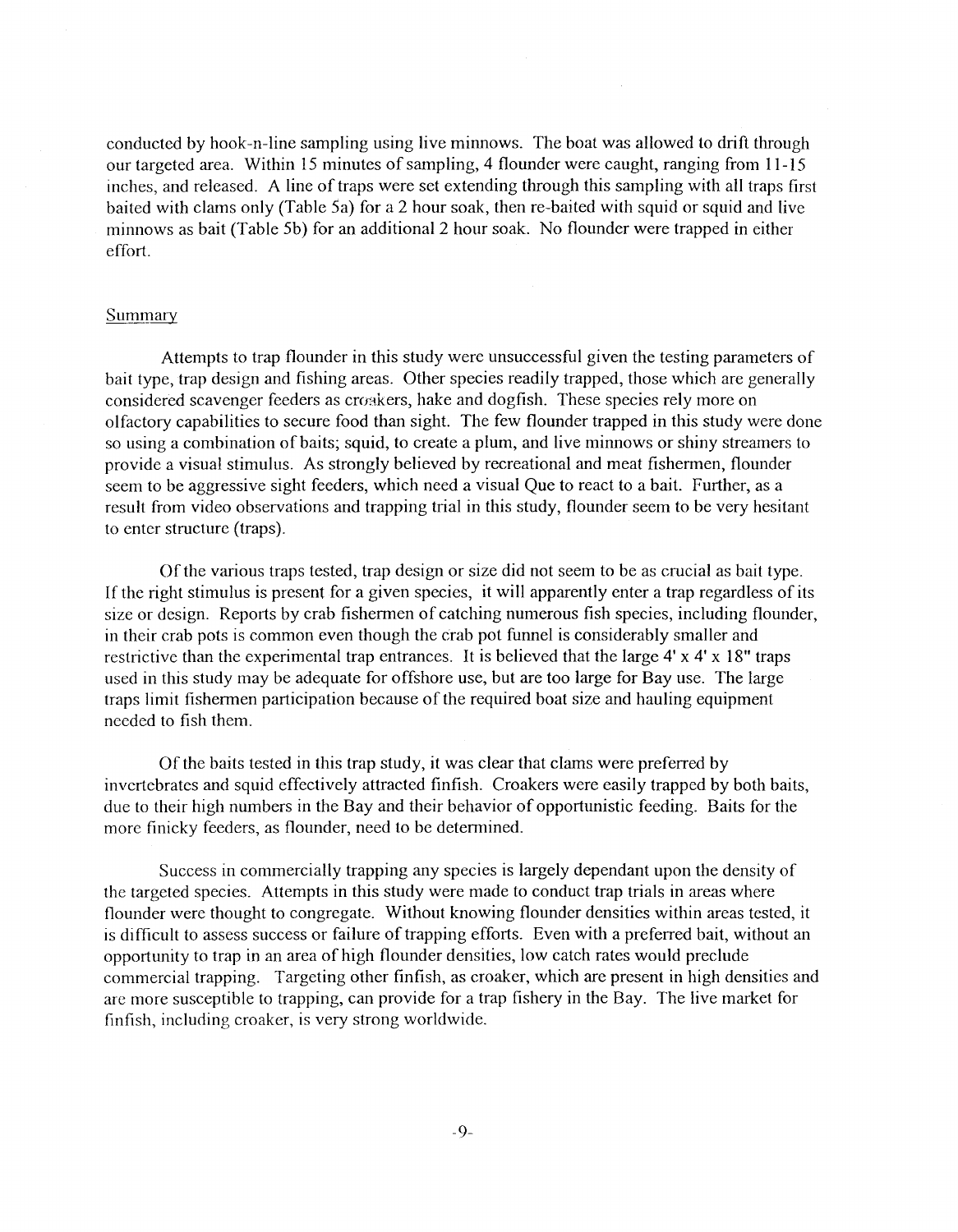#### Recommendations

It is evident from this study that flounder are wholly or partially sight feeders and become cautious around bottom structures. A specific bait needs to be researched and established specifically for flounder, one which will be strong enough to entice the animal into a structure (trap). A bait may need to be two-fold, allowing for olfactory and visual stimulus. Something to attracting the fish to the trap by scent, then a second visual Que to cause the fish to become aggressive towards the bait, thus overcoming its cautious nature towards structure. The development of a flounder specific bait is beyond the scope of this study, but may be essential for successful trapping of flounder for commercial interests.

Trap size was not considered a limiting factor in this study. However, it is believed that when trapping large, cautious, non-schooling fish, traps should be as large as possible given vessel and gear hauling equipment available. Larger traps provide more "parlor" space within the trap, which may reduce apprehension of aggressive fish from entering an occupied trap. Traps used for schooling, opportunistic feeding species, as croaker, should be sized according to the harvesters equipment capabilities.

Trapping remains the most conservation oriented method of harvesting fish, and provides for the highest product quality possible. Targeting a high valued species with a strong domestic and international market, as flounder, can conceivable easily provide for a premium payed for trapped-caught fish. Local restaurants have indicated that they would be very interested in securing trap-caught fish for the higher flesh quality. Further value could be attained within the live fish market, where only trap-caught fish or cultured fish could supply that market. Other fish species within Virginia waters have the potential to increase their value through trapping, including spot, croaker, trout and sea bass. It has been demonstrated in this study that croaker can easily be trapped. With the international market for croaker, especially live croaker, continuing to expand, commercial trapping for croaker may be feasible. Live-fish holding and shipping techniques will have to be developed for any Virginia species entering the live-fish market. Depending upon catch rates, and live-hauling and shipping arrangements, a holding, or "pounding" step will likely be needed.

#### Literature Cited

- Bublitz, C.G. 1996. Quantitative evaluation of flatfish behavior during capture by trawl gear. *Fisheries Research* 25: 293-304.
- Bublitz, C.G. 1988. Flatfish behavior in trawl gear Implications for gear modifications to limit by-catch. Fishery Industrial Technology Center Technical Report FITC 88/T3.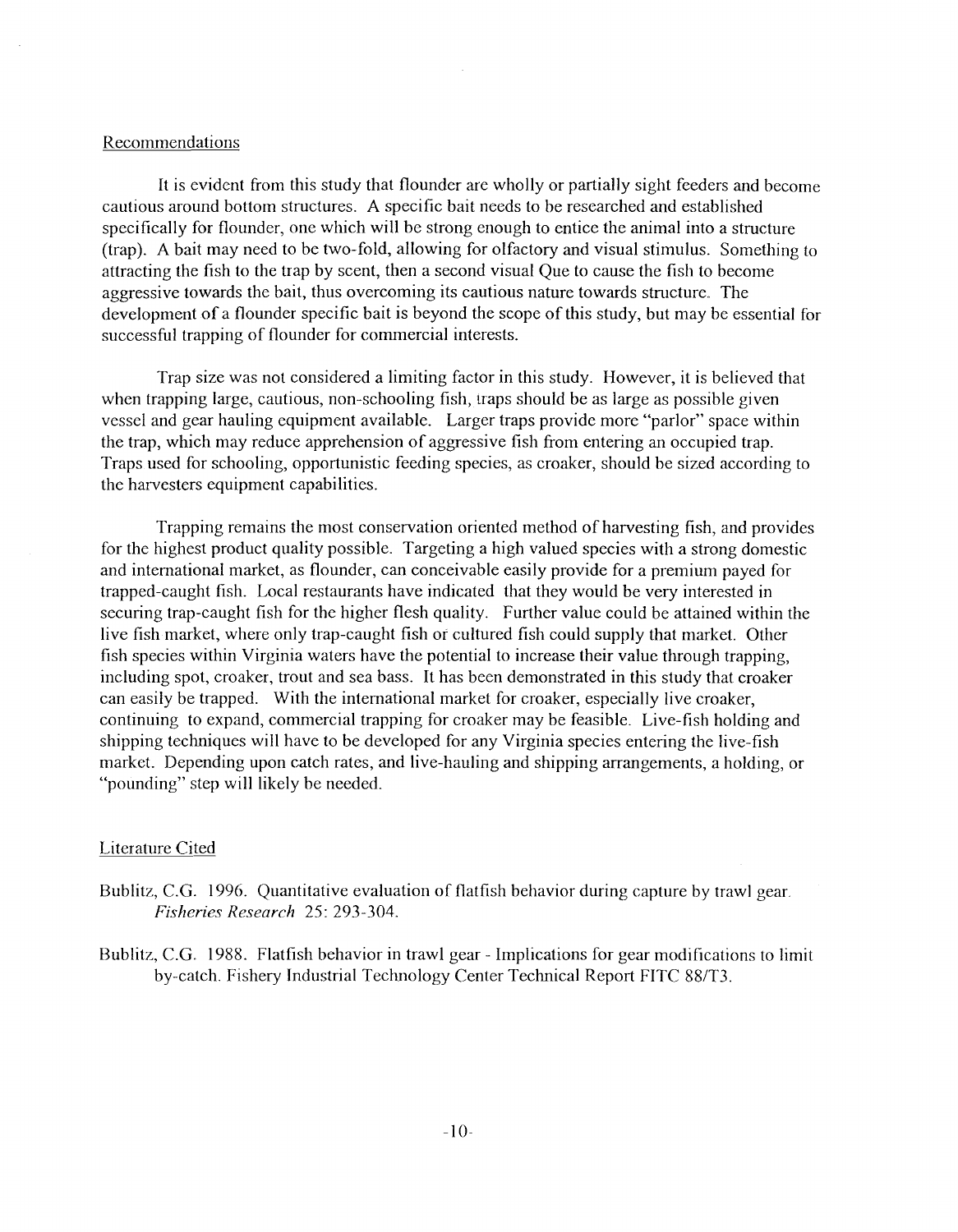| Trap<br>Design                                                     | Bait<br>Type              | Depth<br>(f <sub>t</sub> ) | Soak<br>(hrs) | Catch                                                                                                                                  |
|--------------------------------------------------------------------|---------------------------|----------------------------|---------------|----------------------------------------------------------------------------------------------------------------------------------------|
| $4' \times 4' \times 18''$ , 2 funnels<br>placed on bottom         | squid                     | $26 - 30$                  | 18            | 8 medium croakers,<br>4 spider crabs                                                                                                   |
| $4' \times 4' \times 18''$ , 2 funnels<br>placed on bottom         | clams,<br>live minnows    | $26 - 30$                  | 18            | 2 medium croakers,<br>6 channel whelk, 5<br>spider crabs                                                                               |
| $4' \times 4' \times 18''$ , 2 funnels<br>placed on bottom         | squid, shiny<br>streamers | $26 - 30$                  | 18            | 7 medium croakers, 1<br>spiny dogfish $(15")$                                                                                          |
| $4' \times 4' \times 18''$ , 2 funnels<br>placed centrally         | clams, shiny<br>streamers | $26 - 30$                  | 18            | 10 small-medium<br>croakers, 3 spider<br>crabs, 2 channel<br>whelk                                                                     |
| $4' \times 4' \times 18''$ , 2 funnels<br>placed centrally         | squid                     | $26 - 30$                  | 18            | 6 medium croakers, 2<br>spider crabs, 1 hog-<br>choker $(9.5")$                                                                        |
| $4' \times 4' \times 18''$ , 2 funnels<br>placed centrally         | squid, live<br>minnows    | $26 - 30$                  | 18            | 4 large croakers, 1<br>oyster toadfish (14")                                                                                           |
| $4' \times 4' \times 18''$ , 3 funnels<br>placed 1 mesh off bottom | clams                     | $26 - 30$                  | 18            | 6 channel whelk, 4<br>spider crabs, 2<br>medium croakers                                                                               |
| $4' \times 4' \times 18''$ , 3 funnels<br>placed 1 mesh off bottom | squid, shiny<br>streamers | $26 - 30$                  | 18            | 6 medium-large<br>croakers, 1 flounder<br>$(12")$ , 1 hog-choker<br>$(9.5")$ , 1 hake $(10")$ , 4<br>spider crabs, 2<br>channel whelks |
| $4' \times 4' \times 18''$ , 3 funnels<br>placed 1 mesh off bottom | squid, live<br>minnows    | $26 - 30$                  | 18            | 4 medium croakers, 4<br>spider crabs, 1<br>channel whelk                                                                               |

| <u>Table 1.</u> | Fish trapping trial off Lynnhaven Inlet near the Chesapeake Bay Bridge Tunnel |
|-----------------|-------------------------------------------------------------------------------|
|                 | $(5/29/97)$ . Traps were fished individually.                                 |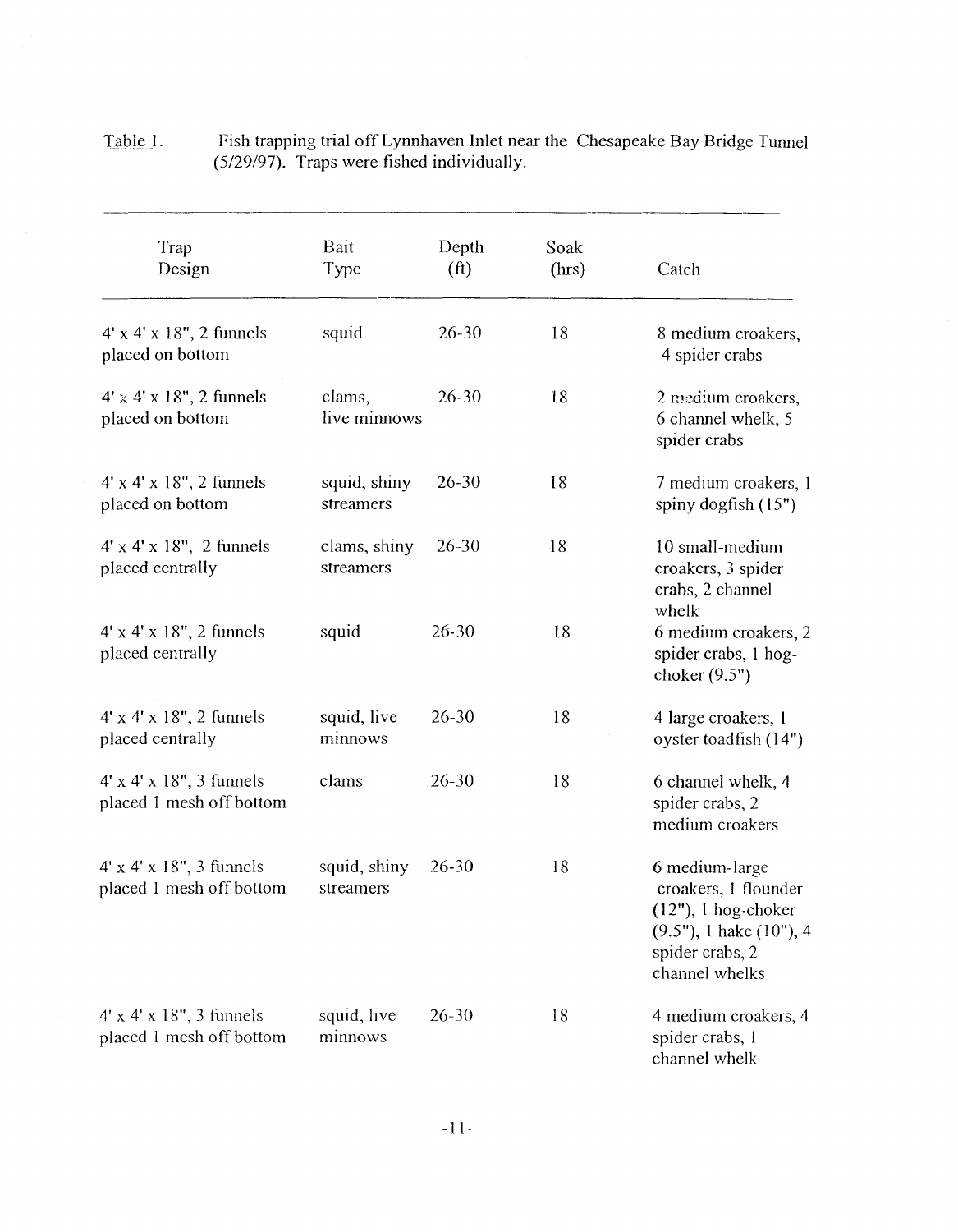| Trap<br>Design                                                     | Bait<br>Type              | Depth<br>(f <sup>t</sup> ) | Soak<br>(hrs) | Catch                                                                                                              |
|--------------------------------------------------------------------|---------------------------|----------------------------|---------------|--------------------------------------------------------------------------------------------------------------------|
| $4' \times 4' \times 18''$ , 2 funnels<br>placed on bottom         | squid                     | 48-52                      | 18            | 6 medium croakers, 2<br>small spider crabs                                                                         |
| $4' \times 4' \times 18''$ , 2 funnels<br>placed on bottom         | clams,<br>live minnows    | $48 - 52$                  | 18            | 6 channel whelk, 4<br>spider crabs, 3<br>medium croakers                                                           |
| $4' \times 4' \times 18''$ , 2 funnels<br>placed on bottom         | squid, shiny<br>streamers | $48 - 52$                  | 18            | 4 medium croakers, 1<br>spiny dogfish $(21")$ , 1<br>large oyster toadfish<br>$(16")$ , 1 hake $(11.5")$           |
| $4' \times 4' \times 18''$ , 2 funnels<br>placed centrally         | clams, shiny<br>streamers | 48-52                      | 18            | 4 small-medium<br>croakers, 3 channel<br>whelk                                                                     |
| $4' \times 4' \times 18''$ , 2 funnels<br>placed centrally         | squid                     | 48-52                      | 18            | 8 medium croakers, 2<br>channel whelks                                                                             |
| $4' \times 4' \times 18''$ , 2 funnels<br>placed centrally         | squid, live<br>minnows    | $48 - 52$                  | 18            | 5 med-large croakers,<br>3 spider crabs, 1<br>flounder (12.5"), 1<br>hog-choker (9.5"), 1<br>oyster toadfish (13") |
| $4' \times 4' \times 18''$ , 3 funnels<br>placed 1 mesh off bottom | clams                     | 48-52                      | 18            | 4 channel whelk, 3<br>spider crabs, 3<br>medium croakers                                                           |
| $4' \times 4' \times 18''$ , 3 funnels<br>placed 1 mesh off bottom | squid, shiny<br>streamers | 48-52                      | 18            | 4 medium-large<br>croakers, 3 spider<br>crabs, 2 spiny dogfish<br>$(19"$ and $21")$                                |
| $4' \times 4' \times 18''$ , 3 funnels<br>placed 1 mesh off bottom | squid, live<br>minnows    | 48-52                      | 18            | 6 medium croakers, 6<br>spider crabs, 1 spiny<br>$d$ ogfish $(18")$                                                |

Table 2. Fish trapping trial on the Middle Grounds north of the Chesapeake Bay Bridge Tunnel along the western slope of Thimble Shoals channel (7/18/97). Traps were fished individually.

 $\sim$   $\sim$ 

 $\mathcal{L}_{\mathbf{a}}$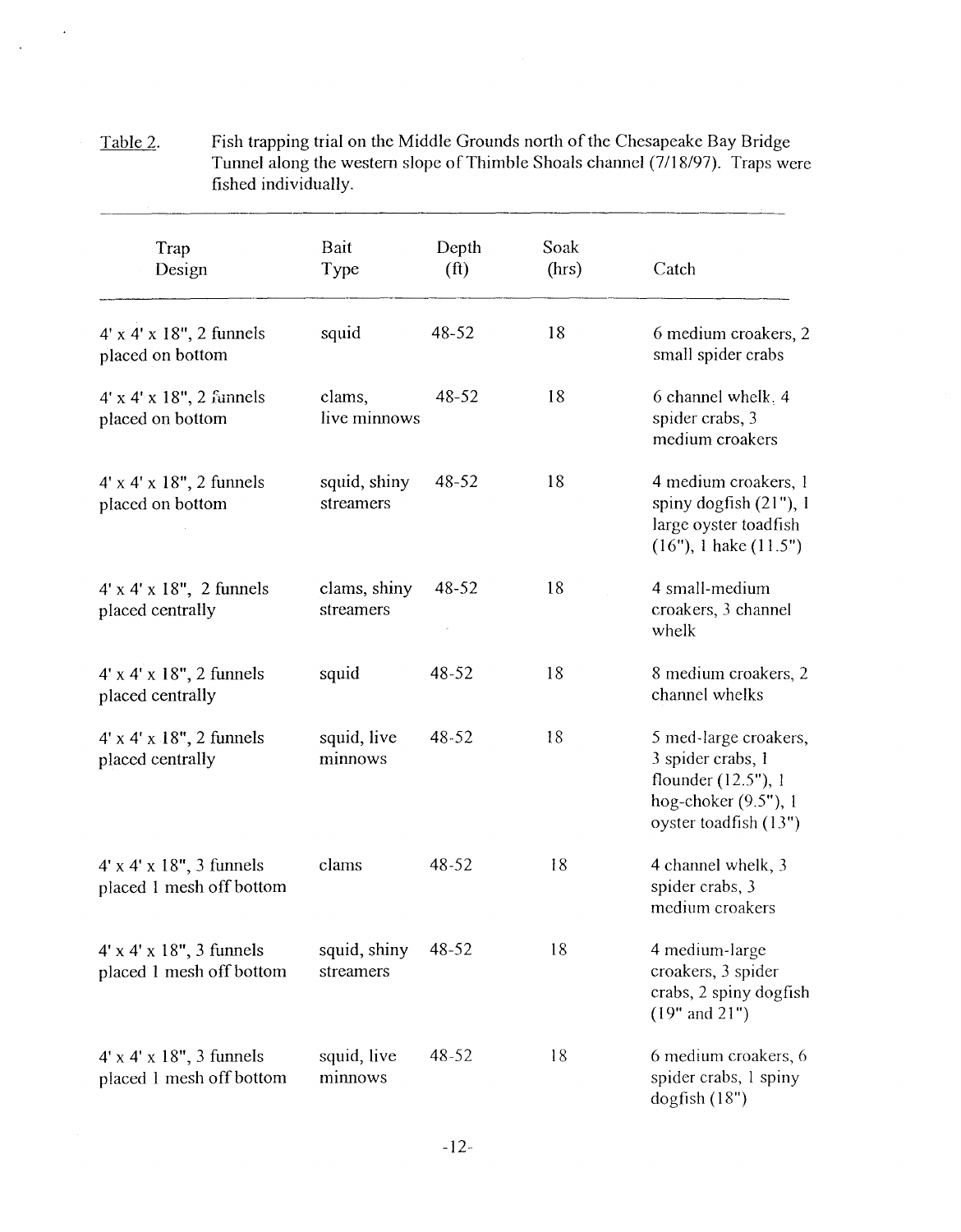| Trap<br>Design                                                | Bait<br>Type                 | Depth<br>(f <sup>t</sup> ) | Soak<br>(hrs) | Catch                                                     |  |
|---------------------------------------------------------------|------------------------------|----------------------------|---------------|-----------------------------------------------------------|--|
| $4' \times 4' \times 18''$ , 4 funnels<br>one mesh off bottom | squid,<br>whole              | 20                         | 24            | 5 channel whelk<br>1 spider crab                          |  |
| $4' \times 4' \times 18''$ , 4 funnels<br>one mesh off bottom | squid,<br>whole              | 20                         | 96            | 10 channel whelk<br>2 large croakers<br>1 medium sea bass |  |
| $4' \times 4' \times 18''$ , 3 funnels<br>on bottom           | 6 clams,<br>whole, cracked   | 24                         | 24            | 7 channel whelk<br>1 female blue crab                     |  |
| $4' \times 4' \times 18''$ , 3 funnels<br>on bottom           | 6 clams, plus<br>whole squid | 24                         | 96            | 18 channel whelk<br>6 large croakers                      |  |

 $\mathcal{L}^{\text{max}}_{\text{max}}$ 

| <u>Table 3.</u> | Fish trapping trial in the York River off Allens Island, VA (10/23-10/28/97). All |  |
|-----------------|-----------------------------------------------------------------------------------|--|
|                 | traps were fished individually.                                                   |  |

 $\frac{1}{2}$ 

 $\mathcal{L}_{\mathrm{eff}}$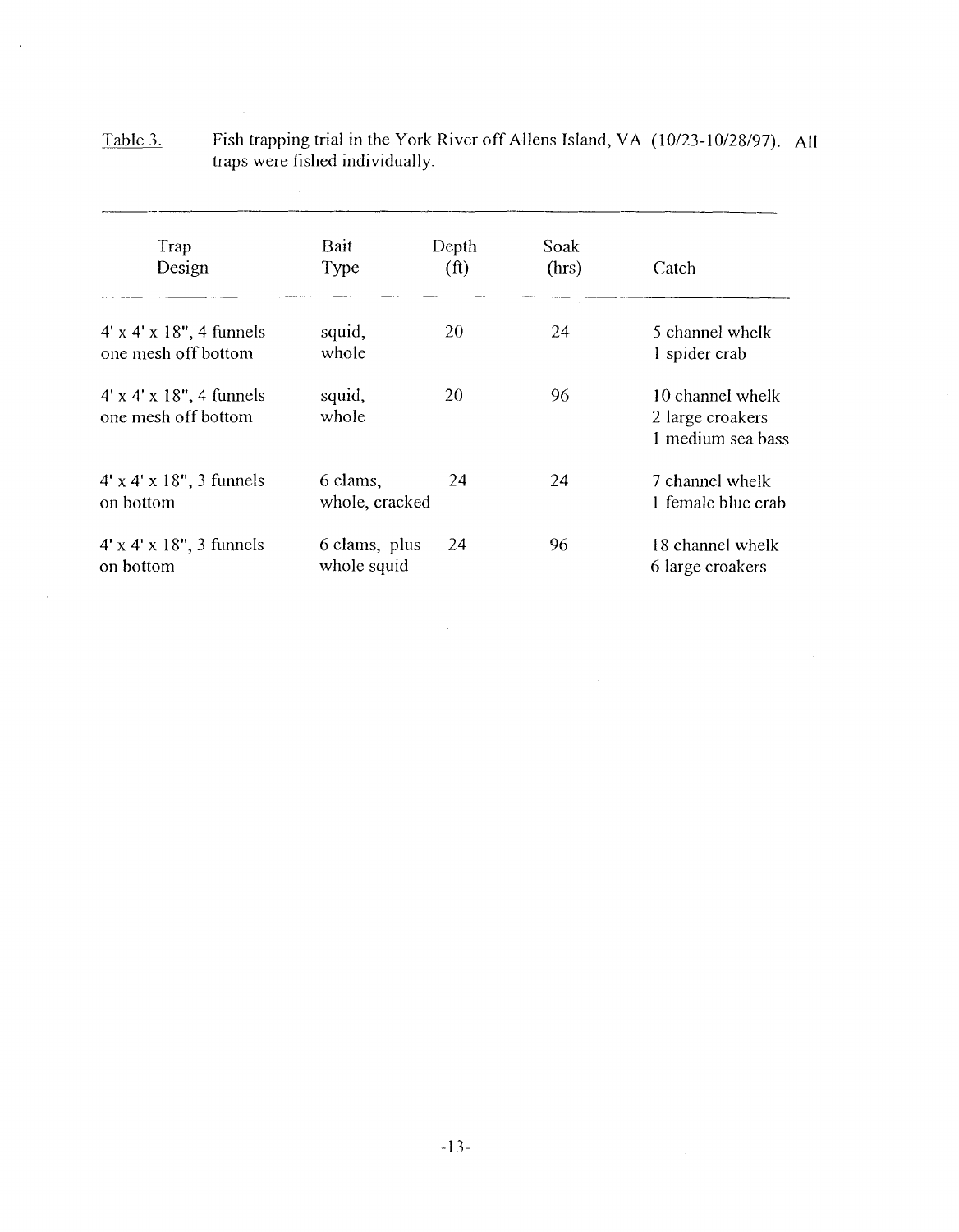Table 4. Fish trapping trial (11/11-11/12/97) at the mouth of the Chesapeake Bay off Cape Henry (N 3655616, W 7557676). Traps were fished in a trawl, 5 traps strung 80 meters apart and anchored on both ends, which was deployed on the slope of a trough running parallel to the contour.

| Trap<br>Design                                             | Bait<br>Type                 | Depth<br>(f <sup>t</sup> ) | Soak<br>(hrs) | Catch                                                                                                                     |
|------------------------------------------------------------|------------------------------|----------------------------|---------------|---------------------------------------------------------------------------------------------------------------------------|
| $4' \times 4' \times 18''$ , 2 funnels<br>placed centrally | squid,<br>shiny<br>streamers | $46 - 50$                  | 24            | 20 small spider crabs,<br>9 medium croakers,<br>4 Cancer crabs, 1<br>clear nose skate, 1<br>spiny dogfish                 |
| $4' \times 4' \times 18''$ , 2 funnels<br>placed centrally | clams                        | $46 - 50$                  | 24            | 15 small spider crabs,<br>12 Cancer crab, 5<br>channel whelk, 5<br>medium croakers                                        |
| $4' \times 4' \times 18''$ , 2 funnels<br>on bottom        | clams                        | $46 - 50$                  | 24            | 12 small spider crabs,<br>9 Cancer crabs, 6<br>channel whelk                                                              |
| $4' \times 4' \times 18''$ , 3 funnels<br>on bottom        | squid,<br>shiny<br>streamers | $46 - 50$                  | 24            | 1 large $(34")$ spiny<br>dogfish, 1 Cancer<br>crab, 1 spider crab                                                         |
| $4' \times 4' \times 18''$ , 3 funnels<br>on bottom        | squid                        | 46-50                      | 24            | 12 small spider crabs,<br>12 moon snails $(1.5 -$<br>2"), 10 Cancer crabs,<br>4 medium-large spiny<br>dogfish (25-36"), 4 |

large croakers, 1-12" hake, 1-4" spade fish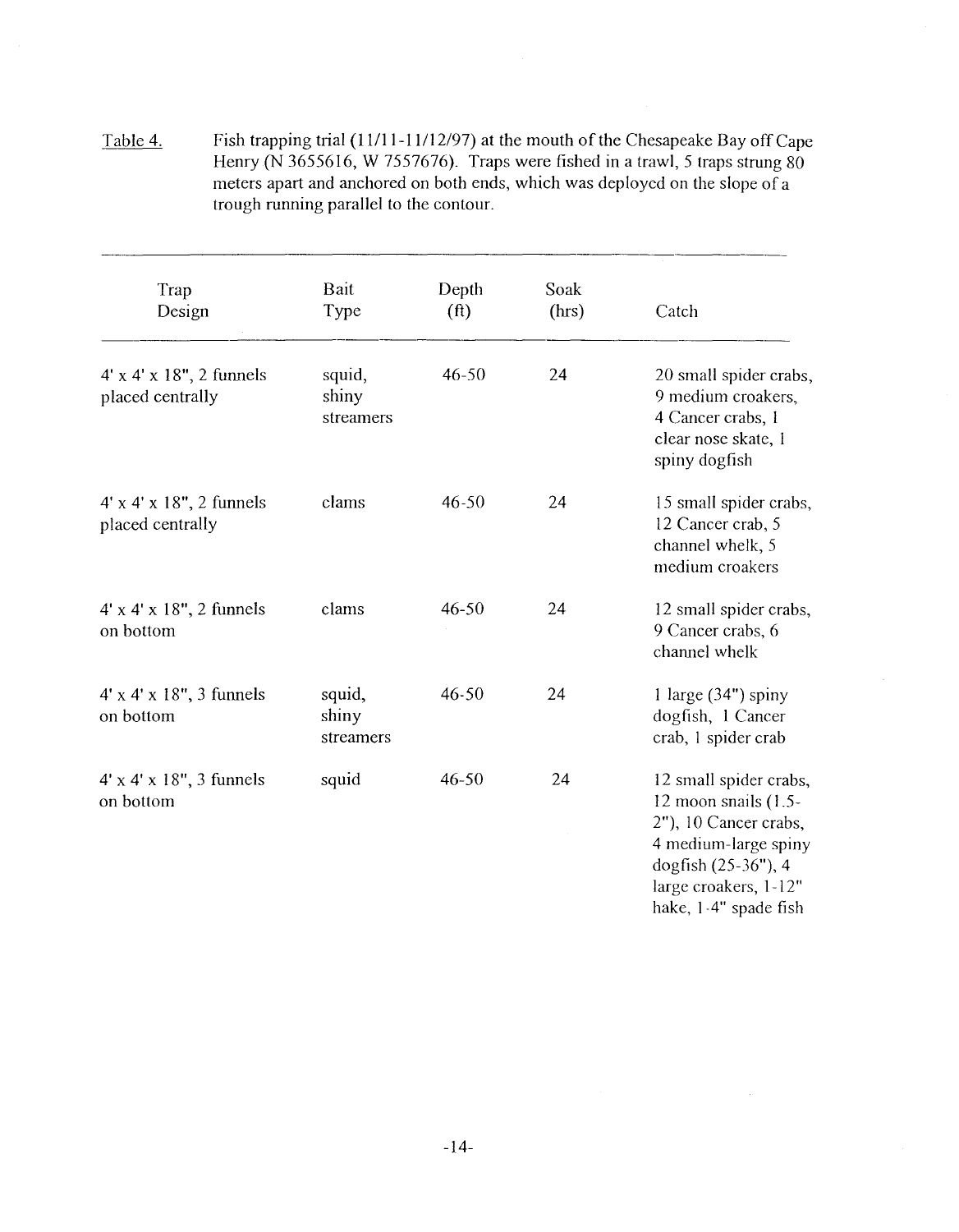| <u>Table 5a.</u> | Fish trapping trial south of Cape Charles on Eastern shore of Virginia (Guise) |
|------------------|--------------------------------------------------------------------------------|
|                  | point, 10/12/98). Traps were fished individually using clams only as bait.     |
|                  |                                                                                |

 $\frac{1}{\sqrt{2}}$ 

| Trap<br>Design                                                                                  | Bait<br>Type | Depth<br>(f <sup>t</sup> ) | Soak<br>(hrs)  | Catch                                 |
|-------------------------------------------------------------------------------------------------|--------------|----------------------------|----------------|---------------------------------------|
| $2' \times 2' \times 2'$ , crab pot wire,<br>two $3"x 16"$ slit funnels<br>3" off bottom        | clams        | 16                         | $\overline{2}$ | nothing                               |
| $2' \times 2' \times 2'$ , crab pot wire,<br>2 cod trigger funnels placed<br>on bottom of sides | clams        | 24                         | $\overline{2}$ | nothing                               |
| $2' \times 2' \times 2'$ Crab trap                                                              | clams        | 22                         | 2              | 1 channel whelk                       |
| $4' \times 4' \times 18''$ , 2 funnels<br>on bottom                                             | clams        | 22                         | $\overline{2}$ | 2 channel whelk,<br>l pig fish $(5")$ |
| Fathoms Plus trap                                                                               | clams        | 24                         | 2              | nothing                               |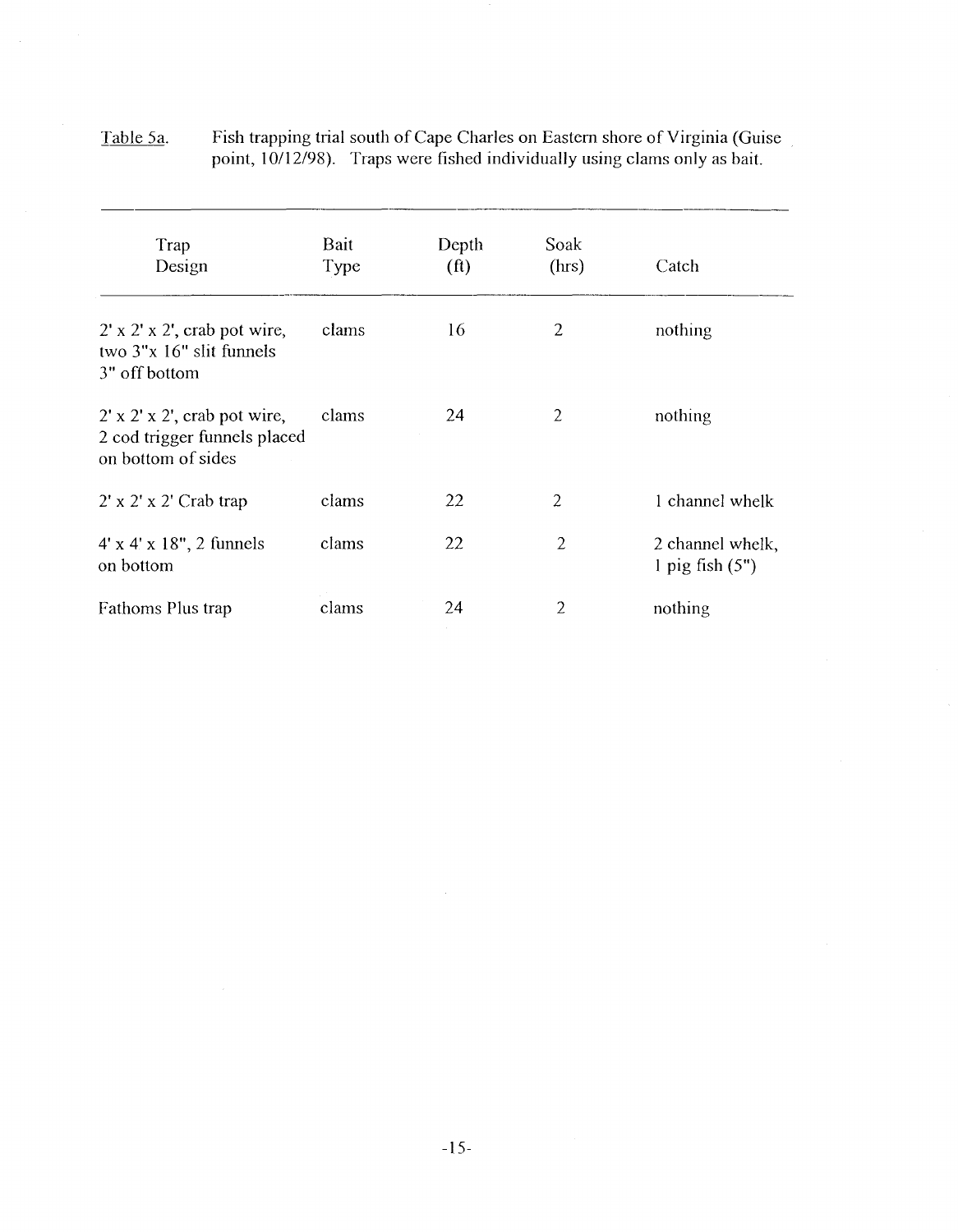Table 5b. Fish trapping trial south of Cape Charles on Eastern shore of Virginia (Guise point, 10/12/98). Traps were fished individually using squid or squid and live minnows as bait.

| Trap<br>Design                                                                                  | Bait<br>Type           | Depth<br>(f <sup>t</sup> ) | Soak<br>(hrs)  | Catch                                |
|-------------------------------------------------------------------------------------------------|------------------------|----------------------------|----------------|--------------------------------------|
| $2' \times 2' \times 2'$ , crab pot wire,<br>two $3"x 16"$ slit funnels<br>3" off bottom        | squid,<br>live minnows | 16                         | $\overline{2}$ | 1 black sea bass (7")                |
| $2' \times 2' \times 2'$ , crab pot wire,<br>2 cod trigger funnels placed<br>on bottom of sides | squid,<br>live minnows | 24                         | $\overline{2}$ | 1 pigfish                            |
| 2' x 2' x 2' Crab trap                                                                          | squid                  | 22                         | $\overline{2}$ | 1 black sea bass $(8")$<br>2 pigfish |
| $4' \times 4' \times 18''$ , 2 funnels<br>on bottom                                             | squid,<br>live minnows | 22                         | $\overline{2}$ | Nothing                              |
| Fathoms Plus trap                                                                               | squid                  | 24                         | 2              | nothing                              |

 $\label{eq:1} \frac{1}{\sqrt{2\pi}}\sum_{i=1}^n\frac{1}{\sqrt{2\pi}}\left(\frac{1}{\sqrt{2\pi}}\right)^2\left(\frac{1}{\sqrt{2\pi}}\right)^2\left(\frac{1}{\sqrt{2\pi}}\right)^2\left(\frac{1}{\sqrt{2\pi}}\right)^2.$